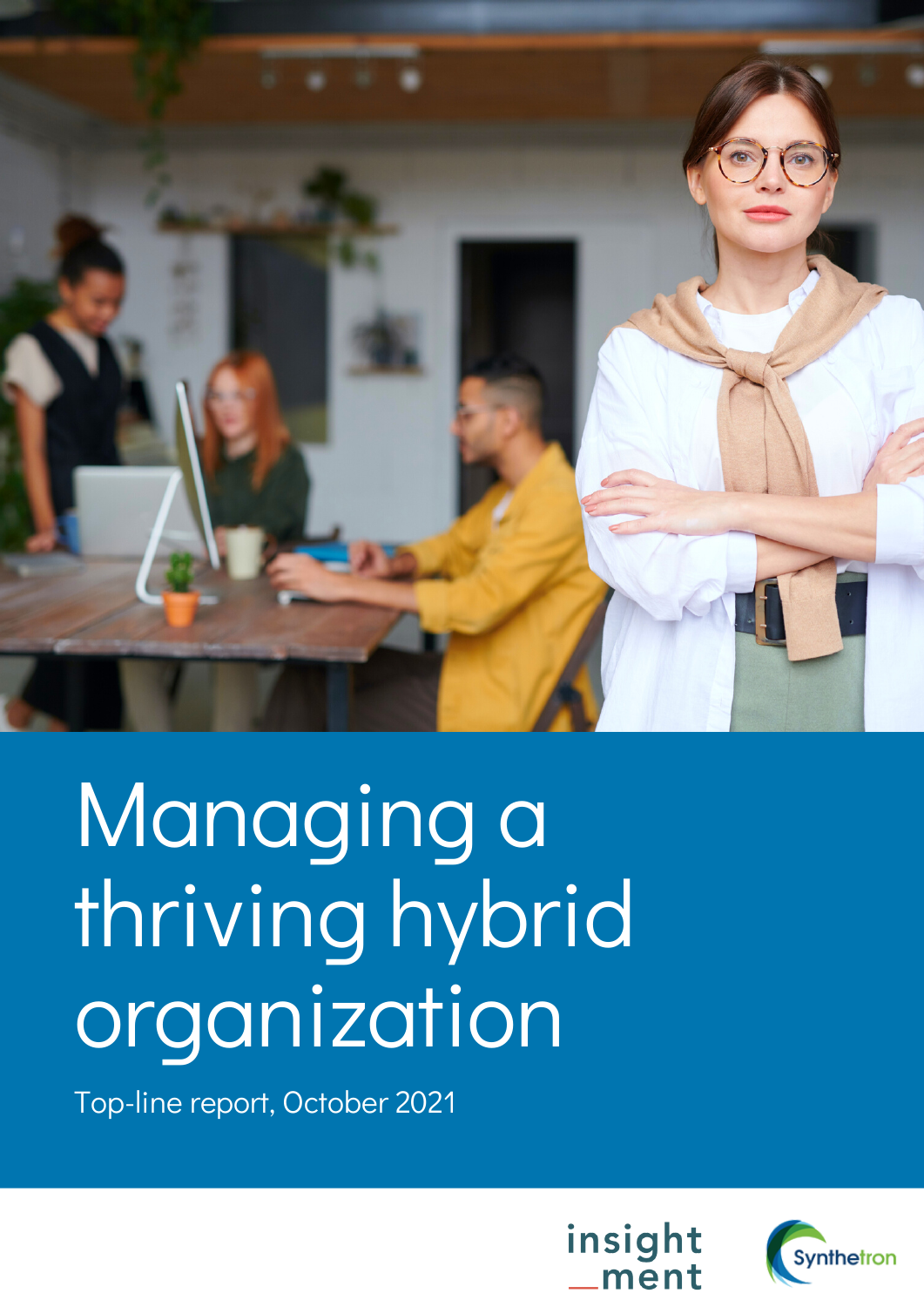# Introduction

### What will it take for organizations to thrive as hybrid workplaces?

This is the question that businesspeople from across the world discussed on June 24th and September 9th, 2021. They opened their computers and logged on to an online dialogue platform to create actionable insights together. Insights that you can use to create the best hybrid workplace for you, your employees and colleagues, now and in the future.

More than 90% of the participants were optimistic that organizations will be able to thrive in a hybrid model. In analyzing the two online dialogues, a clear pattern emerged of four main action areas to stimulate thriving hybrid organizations. On the following pages, we will explore these action areas in-depth and give practical and concrete examples of how organizations can implement them. Every piece of advice and information in this document is the result of the wisdom of the crowd - "Crowdsourcing".

### Hybrid work

We use the term "hybrid work" to describe a workplace with employees who have the opportunity to work either in the office or remotely.

> "I THINK THAT EVERYBODY SEES THE POSITIVE CHANGE IN THEIR PERSONAL LIVES, SO THE MOTIVATION IS VERY HIGH"

> > PARTICIPANT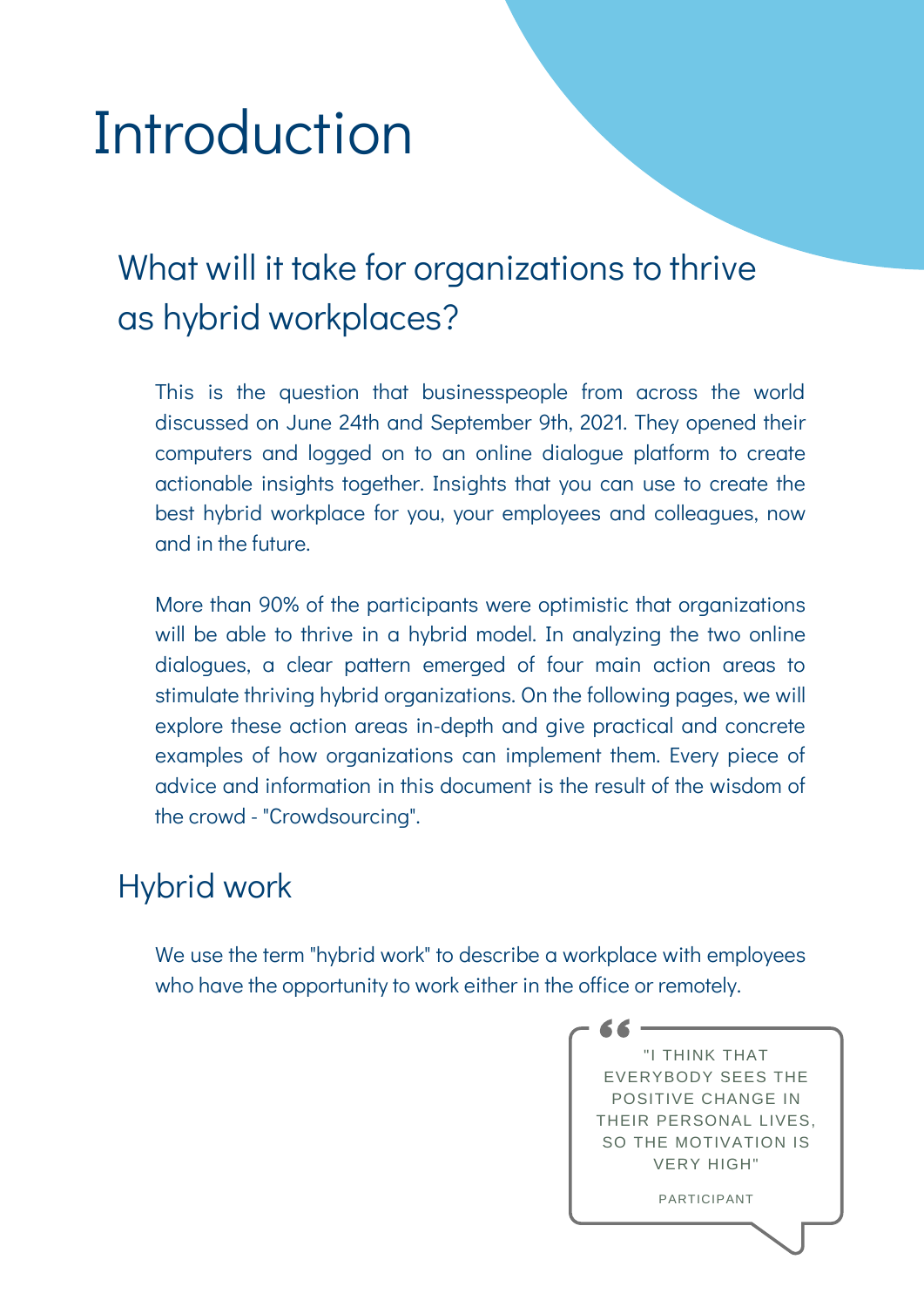# What it will take...

WORK IS CHANGING ALREADY FOR SOME TIME. COVID GIVES US A GREAT OPPORTUNITY TO REDEFINE WORK AND THE WAY WE ORGANIZE. A LOT OF QUESTIONS ARE ABOUT DOING THE SAME WORK (MEETINGS, ALLOCATING WORK, ET CETERA) IN A VIRTUAL WAY. THE OPPORTUNITY IS TO CHANGE THAT OLD WAY OF WORKING. COVID IS AN ACCELERATOR.

PARTICIPANT



### 1.New ways and methods of working.

By adopting simple habits such as daily check-ins and check-outs, organizing team events, creating online social connecting moments,...

### 2. New (soft) skills to learn.

Soft skills have become increasingly important in the workplace, but with the shift towards hybrid organizations, they became critical. Emphasis should be put on developing competencies such as facilitation skills, coaching skills, listening skills, and new management styles.

### **3**. New organization rules.

There is an acute need for redesigning and, above all, clarifying the rules in this new type of organization. New rules around performance, presence and working times are needed more than ever.

### 4. New organization culture.

By creating an organizational culture where innovation, co-creation, and empowerment are at the core of everything we do and where deep work on trust and trusting your employees is needed.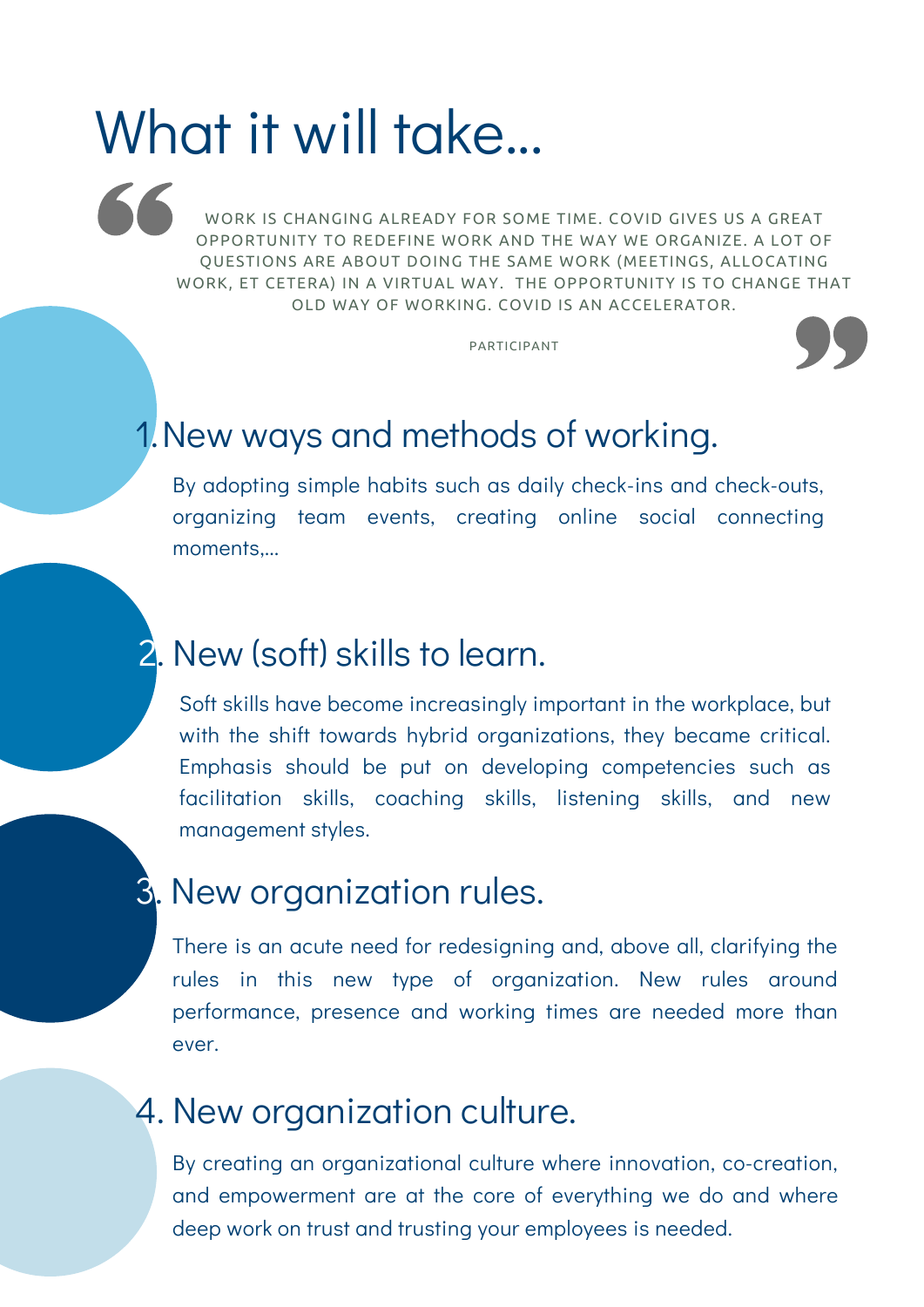# 1. New ways and methods of working.

The consensus of the dialogues is that leaders will need to focus on both hardwiring and soft-wiring their organizations for a successful hybrid transition. One of the hardwiring actions that needs to take place is adopting new ways and methods of working with teams. Defining a new role for the office and determining clear rules with every individual in mind appears to be essential. People now want not only more efficient work but also a more personalized way of working.

Our participants agreed on a few methods that can bring about a new way of working. However, the most important aspect appeared to be the ability of the organization to create a new type of informal gatherings to encourage the social contacts in a hybrid organization. "ALLOW AND OFFER EMPLOYEES MULTIPLE WAYS TO CONNECT WITH EACH OTHER"

PARTICIPANT

### ADOPT NEW HABITS AND METHODS



Graph 1: The votes of support for statements concerning the adoption of new working habits.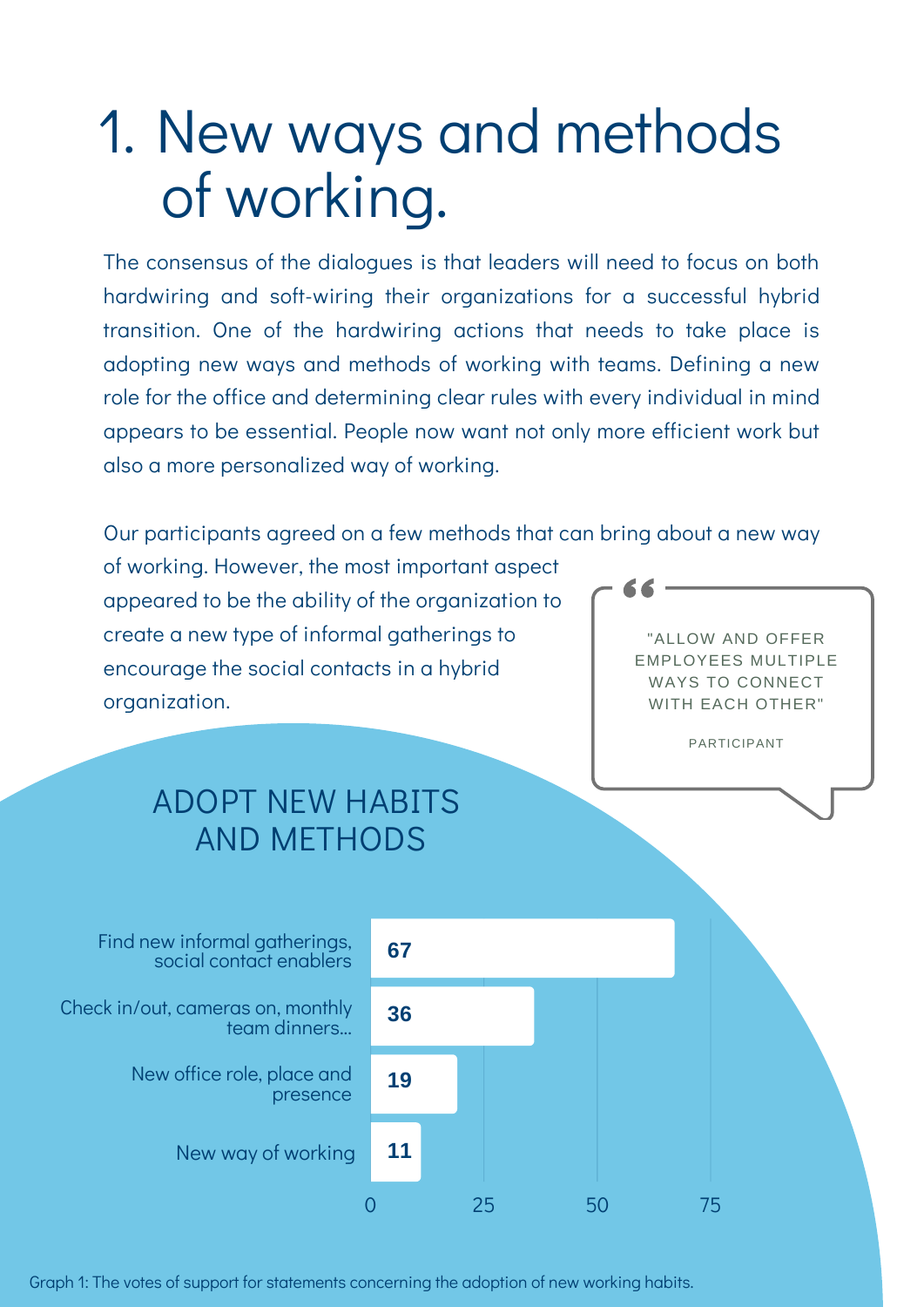# 2. New (soft) skills to learn.

"PROVIDE TRAINING, GOOD PRACTICES. AND INVEST IN EMPATHETIC ABILITIES." PARTICIPANT

Soft skills have increasingly taken on importance in the past decades, but, with a shift towards more hybrid organizations, soft skills have become an essential requirement for an organization to thrive.

When asking about the specific skills that managers and leaders need to develop, it was clear that we are no longer in a "command and control" paradigm. Continuous learning and training on new ways of working as well as innovation skills are crucial for all employees. Managers and team leaders need to learn how to listen, co-create and facilitate sessions, both online and offline. A new management style geared towards coaching and empowering employees seems to be what will make organizations thrive in hybrid.



#### Graph 2: The votes of support for statements concerning which skills are a priority for hybrid work.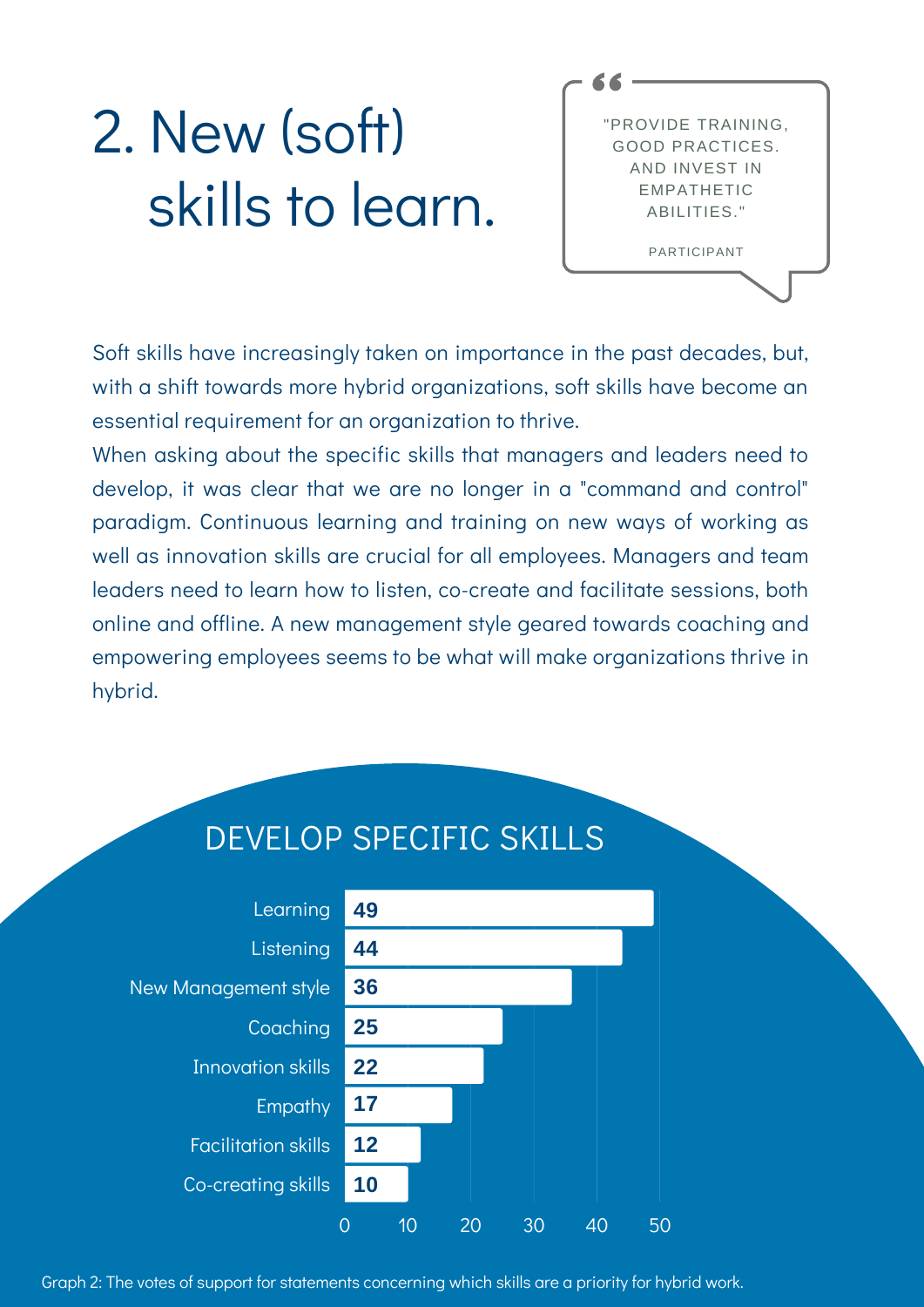# 3. New organizations rules.

Rules need to be redefined. Tools need to be adapted. Clarity and transparency on those new rules and processes is key for employee acceptance and onboarding.

What also stood out in our analysis is the demand of employees for a differentiated policy.

"IN ADDITION TO LISTENING AND TRUSTING, MANAGEMENT MAY NEED TO DEVELOP THE ABILITY TO PROVIDE FRAMEWORKS, CLARITY AND DIRECT COMMUNICATION."

PARTICIPANT

Organizations who want to thrive in hybrid will need to adapt and give more choices and more independence to their employees to opt for different working styles and schedules, while making it very clear what the expectations are for everyone, what the new rules of the office are, etc.

#### REDESIGN ORGANIZATION RULES



Graph 3: The votes of support for statements concerning new rules for the organization.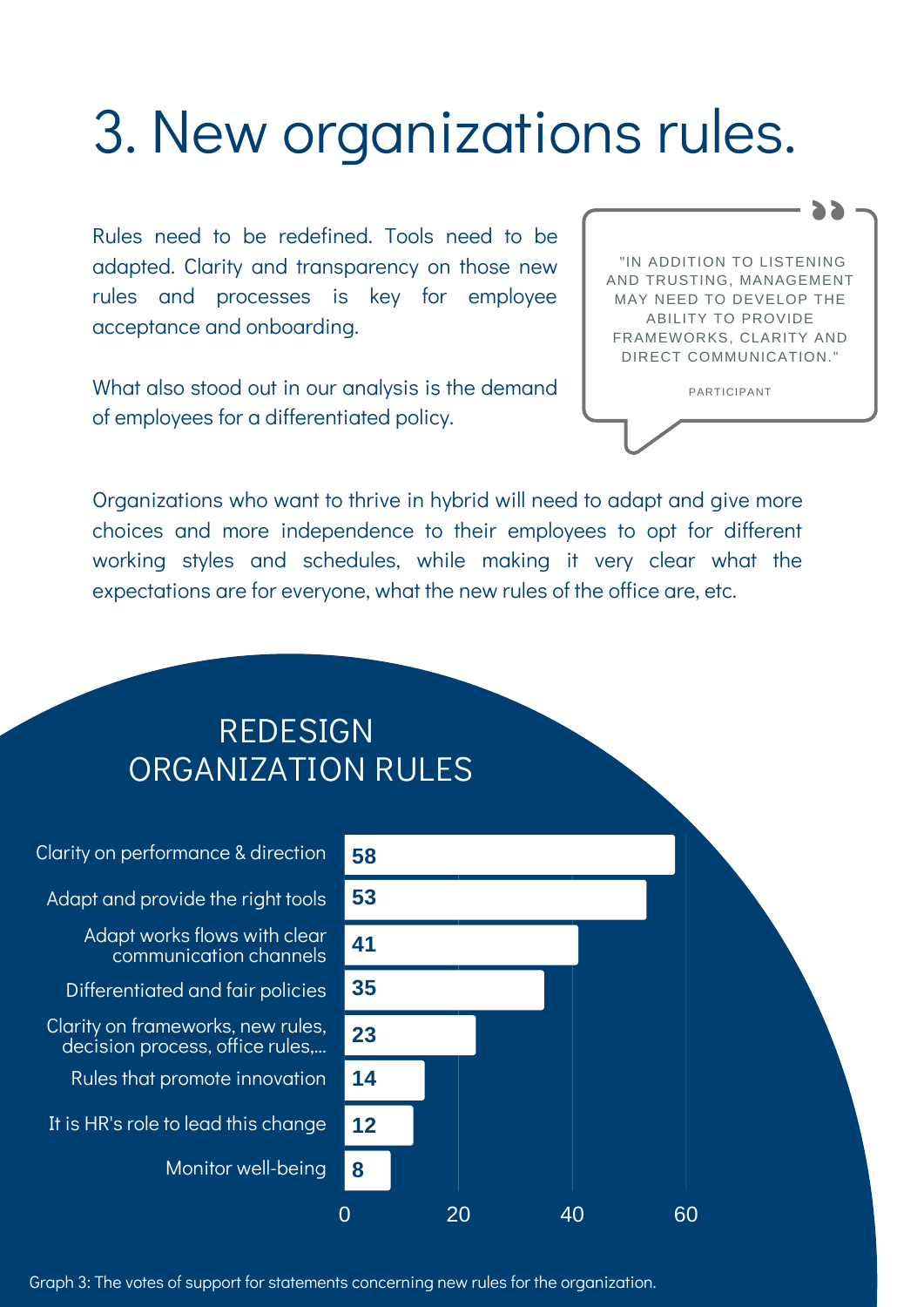### 4. New organization culture.

A last area where soft-wiring of the organization is needed is in a renewed organization culture. A thriving hybrid organization is a place where collaboration and co-creation are core values and where every employee feels empowered by and engaged in their work.

| "TRUST THEIR [LEADERS]<br><b>FMPLOYEES TO MANAGE</b><br>THEMSELVES." |  |
|----------------------------------------------------------------------|--|
| PARTICIPANT                                                          |  |

"LISTEN AND IDENTIFY SEGMENTS AND SPECIFIC HYBRID SOLUTIONS FOR INDIVIDUALS, NOT ONE SINGLE POLICY FOR ALL."

PARTICIPANT

Management needs to learn how to trust their employees. This is an important condition for a thriving hybrid organization, but it cannot happen unless it's part of the culture of the organization. Establishing a trust-based relationship and believing that your employees don't need to be controlled in a physical office environment to be productive is essential to a hybrid organization.

#### RENEW THE ORGANIZATION'S CULTURE



Graph 4: The votes of support for statements concerning the culture needed for a hybrid organization.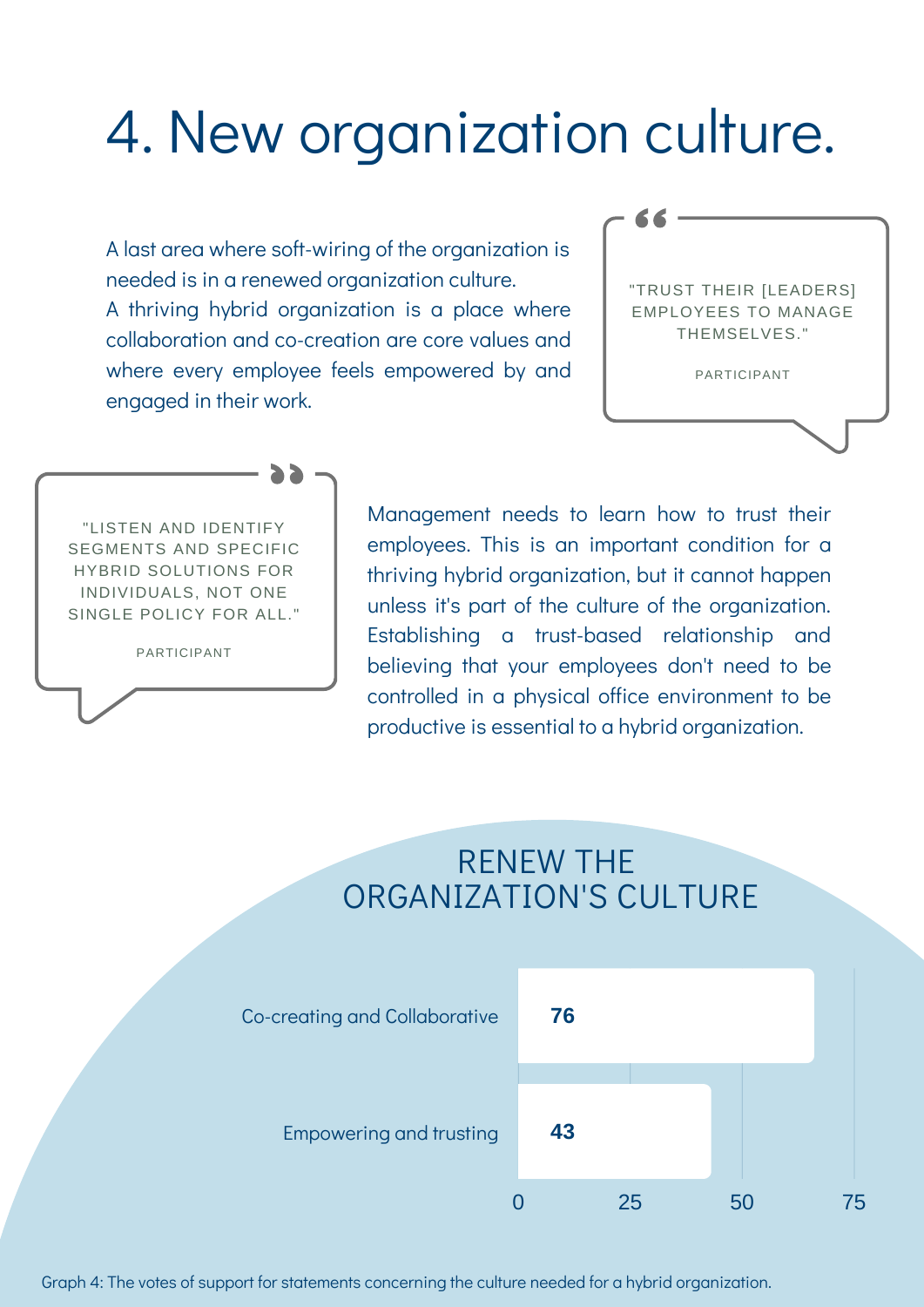# Conclusion

Our two international dialogues on "Managing a thriving hybrid organization" took place at a crucial moment for organizations worldwide. The crisis that organizations had to face in 2020-2021 forced us to re-imagine the future of work. And it is now very clear that a hybrid organization model is being adopted by many. We wanted to keep the conversation open and provide a space for managers to discuss what they see are essential changes and

Four main areas of action were apparent.

adaptations needed for their organizations to thrive.

On the hardwiring side, a redesign of clear organization rules is needed as well as the development of new ways and methods of working.

On the soft-wiring side, organizations will need to redesign their culture and, as we've seen, co-creation with all employees is necessary for this step.

In addition, new soft skills will need to be developed in the successful manager of a hybrid organization team.

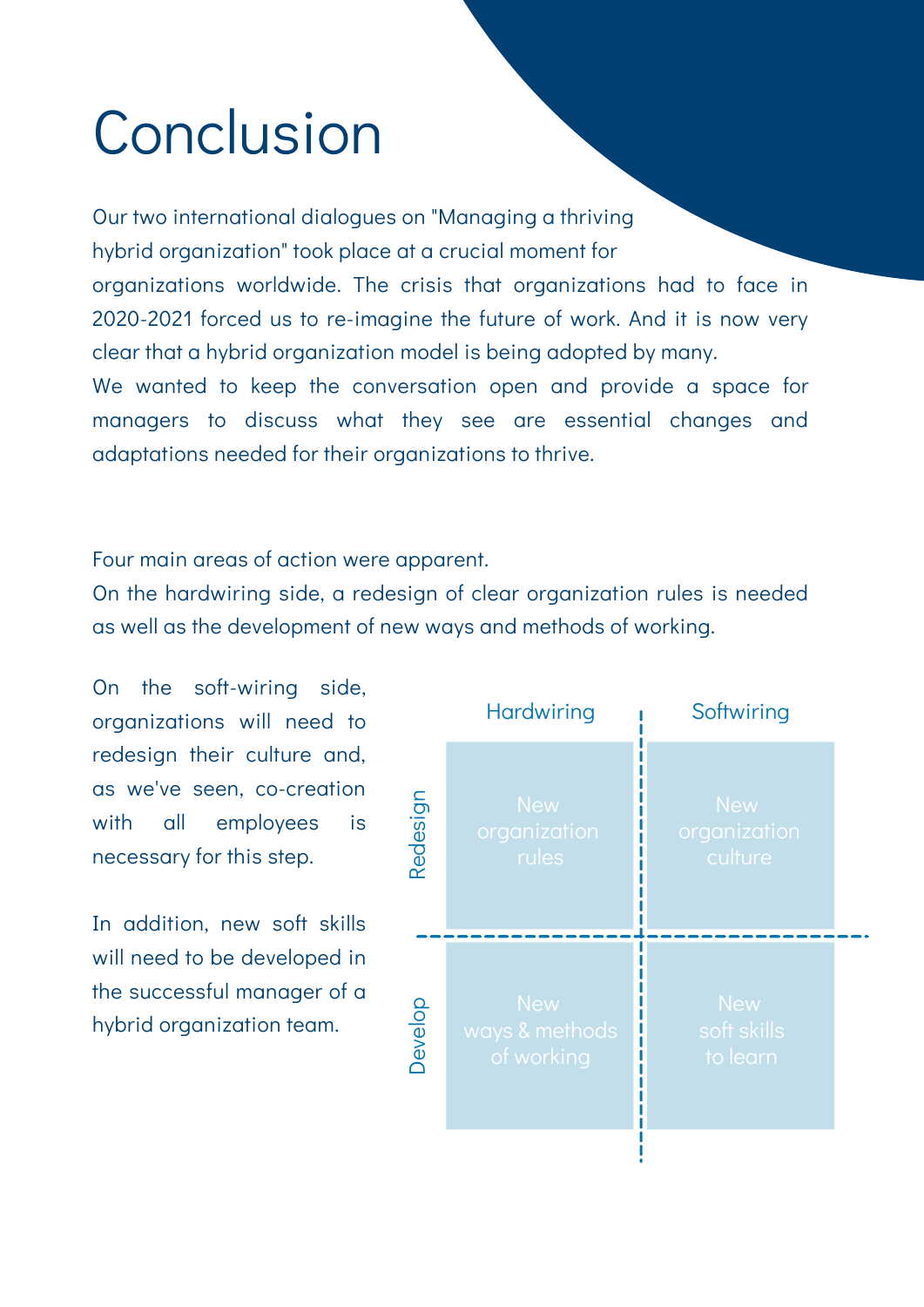# Methodology

Our online dialogue platform places participants into overlapping small virtual groups to allow the anonymous sharing and evaluation of ideas in writing. The process involves a real-time moderated conversation, in this case two 45 minutes sessions in June and September 2021.

In the conversations, participants make statements, and these are marked by others in terms of level of agreement or disagreement. Strongly supported ideas move on to be evaluated by more participants. The result is qualitative insights on a quantitative scale. You get a picture of where participants agree and disagree, where there are tension areas, statistics about the levels of agreement and a transcript of the discussions which can be analyzed in depth.